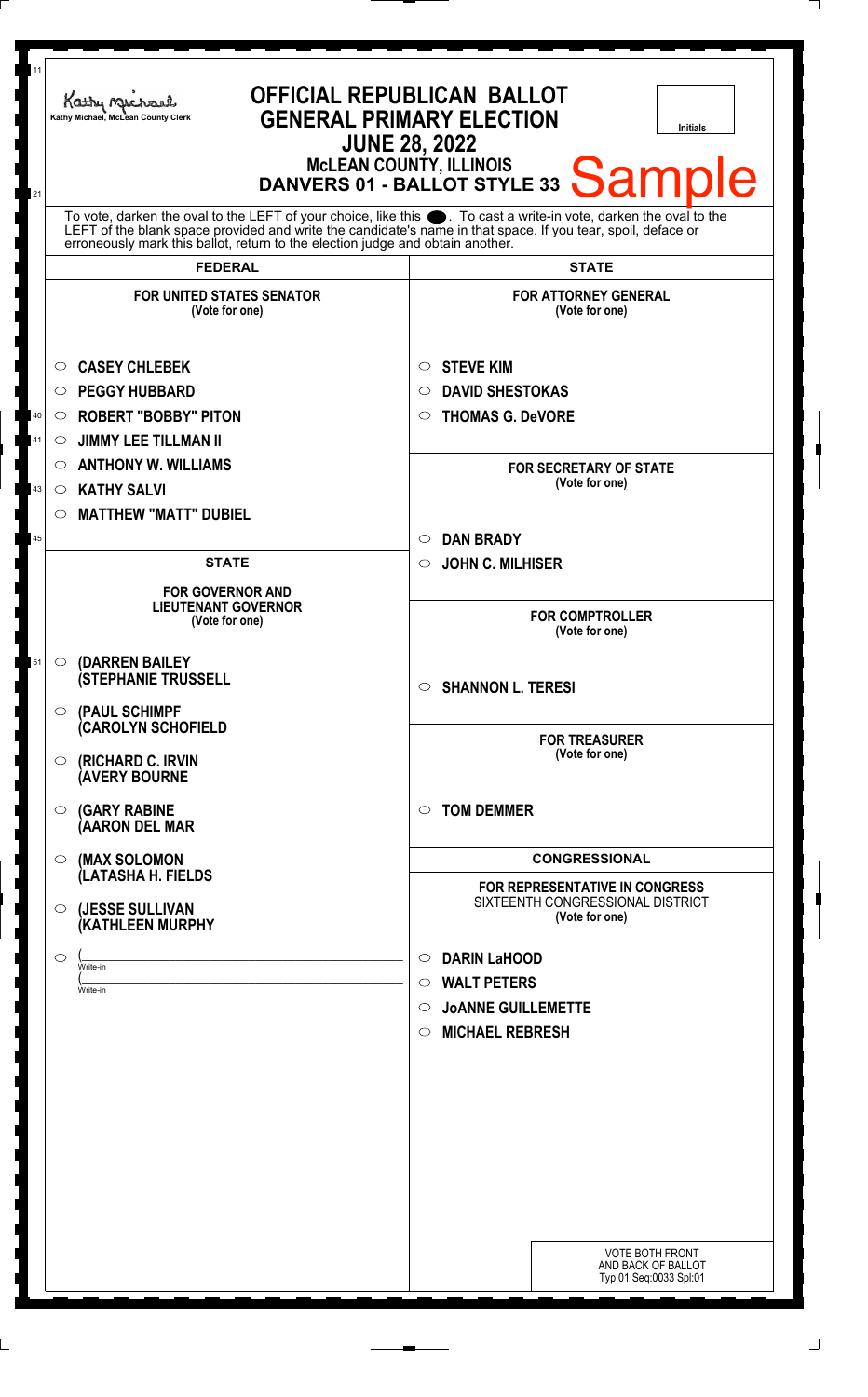|                                                                                                                  | <b>OFFICIAL REPUBLICAN BALLOT - GENERAL PRIMARY ELECTION - JUNE 28, 2022</b>                                                        |
|------------------------------------------------------------------------------------------------------------------|-------------------------------------------------------------------------------------------------------------------------------------|
| <b>LEGISLATIVE</b>                                                                                               | <b>JUDICIAL</b>                                                                                                                     |
| <b>FOR STATE SENATOR</b><br>FORTY-FOURTH LEGISLATIVE DISTRICT<br>(Vote for one)                                  | FOR JUDGE OF THE CIRCUIT COURT<br>ELEVENTH JUDICIAL CIRCUIT<br>(To fill the vacancy of the Hon. Scott Drazewski)<br>(Vote for one)  |
| $\circ$ SALLY J. TURNER                                                                                          | <b>CARLA BARNES</b><br>$\circ$                                                                                                      |
| <b>REPRESENTATIVE</b>                                                                                            |                                                                                                                                     |
| <b>FOR REPRESENTATIVE</b><br>IN THE GENERAL ASSEMBLY<br>EIGHTY-SEVENTH REPRESENTATIVE DISTRICT<br>(Vote for one) | FOR JUDGE OF THE CIRCUIT COURT<br>ELEVENTH JUDICIAL CIRCUIT<br>(To fill the vacancy of the Hon. Paul G. Lawrence)<br>(Vote for one) |
| <b>MARY J. BURRESS</b><br>$\circ$                                                                                | <b>DON KNAPP</b><br>$\circ$                                                                                                         |
| <b>WILLIAM E HAUTER</b><br>$\circ$                                                                               | <b>AMY McFARLAND</b><br>$\circ$                                                                                                     |
| $\circ$<br>Write-in                                                                                              |                                                                                                                                     |
|                                                                                                                  | <b>PRECINCT</b><br>FOR PRECINCT COMMITTEEPERSON                                                                                     |
| <b>COUNTY</b>                                                                                                    | DANVERS 01<br>(Vote for one)                                                                                                        |
| <b>FOR COUNTY CLERK</b>                                                                                          |                                                                                                                                     |
| (Vote for one)                                                                                                   | <b>NO CANDIDATE</b>                                                                                                                 |
| <b>KATHY MICHAEL</b><br>$\circ$                                                                                  |                                                                                                                                     |
| <b>FOR COUNTY TREASURER</b><br>(Vote for one)                                                                    |                                                                                                                                     |
| <b>REBECCA C. McNEIL</b><br>$\circ$                                                                              |                                                                                                                                     |
| <b>FOR COUNTY SHERIFF</b><br>(Vote for one)                                                                      |                                                                                                                                     |
| <b>MATT LANE</b><br>$\circ$                                                                                      |                                                                                                                                     |
| <b>REGIONAL OFFICE</b><br>OF EDUCATION                                                                           |                                                                                                                                     |
| FOR REGIONAL SUPERINTENDENT OF SCHOOLS<br>(DeWITT, LIVINGSTON, LOGAN AND McLEAN COUNTIES)<br>(Vote for one)      |                                                                                                                                     |
| <b>MARK E. JONTRY</b><br>◯                                                                                       |                                                                                                                                     |
| <b>COUNTY BOARD</b>                                                                                              |                                                                                                                                     |
| <b>FOR COUNTY BOARD MEMBER</b><br><b>COUNTY BOARD DISTRICT 3</b><br>(Vote for not more than two)                 |                                                                                                                                     |
| <b>GEORGE O. WENDT</b><br>$\bigcirc$                                                                             |                                                                                                                                     |
| <b>LYNDSAY BLOOMFIELD</b><br>$\circ$                                                                             | YOU HAVE NOW<br><b>COMPLETED VOTING</b>                                                                                             |
|                                                                                                                  | VOTE BOTH FRONT<br>AND BACK OF BALLOT<br>Typ:01 Seq:0033 Spl:01                                                                     |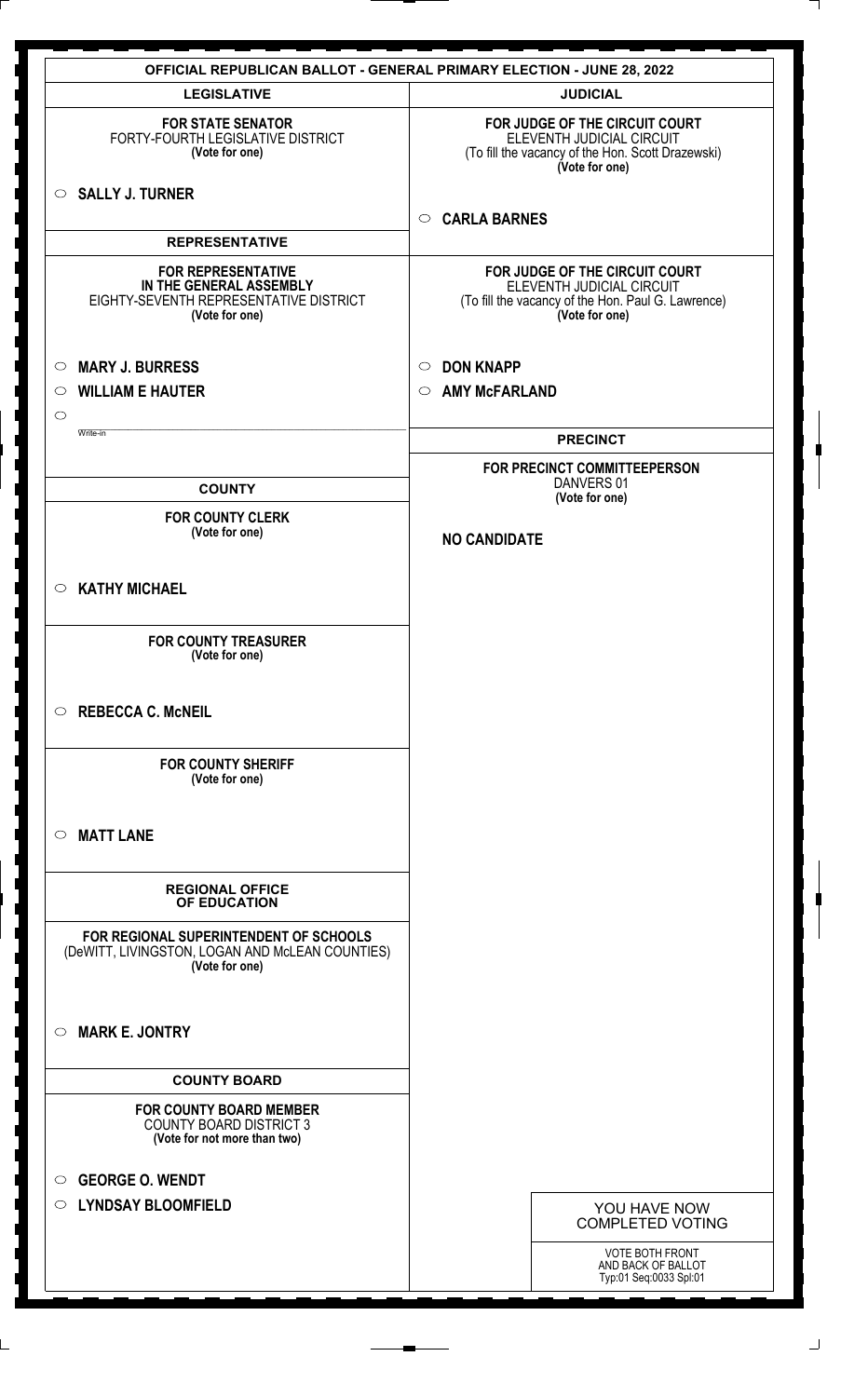| 11<br>21 | <b>OFFICIAL REPUBLICAN BALLOT</b><br>Kathy Michael<br><b>GENERAL PRIMARY ELECTION</b><br>Kathy Michael, McLean County Clerk<br><b>Initials</b><br><b>JUNE 28, 2022</b><br><b>McLEAN COUNTY, ILLINOIS</b><br><b>Sample</b><br>DANVERS 01 - BALLOT STYLE 34                                                              |                                                                   |  |
|----------|------------------------------------------------------------------------------------------------------------------------------------------------------------------------------------------------------------------------------------------------------------------------------------------------------------------------|-------------------------------------------------------------------|--|
|          | To vote, darken the oval to the LEFT of your choice, like this $\bullet$ . To cast a write-in vote, darken the oval to the LEFT of the blank space provided and write the candidate's name in that space. If you tear, spoil, deface<br>erroneously mark this ballot, return to the election judge and obtain another. |                                                                   |  |
|          | <b>FEDERAL</b>                                                                                                                                                                                                                                                                                                         | <b>STATE</b>                                                      |  |
|          | <b>FOR UNITED STATES SENATOR</b><br>(Vote for one)                                                                                                                                                                                                                                                                     | <b>FOR ATTORNEY GENERAL</b><br>(Vote for one)                     |  |
|          | <b>CASEY CHLEBEK</b><br>$\circ$                                                                                                                                                                                                                                                                                        | <b>STEVE KIM</b><br>$\circ$                                       |  |
|          | <b>PEGGY HUBBARD</b><br>$\circ$                                                                                                                                                                                                                                                                                        | <b>DAVID SHESTOKAS</b><br>O                                       |  |
| 40       | <b>ROBERT "BOBBY" PITON</b><br>$\circ$                                                                                                                                                                                                                                                                                 | <b>THOMAS G. DeVORE</b><br>$\circ$                                |  |
| 41       | <b>JIMMY LEE TILLMAN II</b><br>$\circ$                                                                                                                                                                                                                                                                                 |                                                                   |  |
|          | <b>ANTHONY W. WILLIAMS</b><br>$\circ$                                                                                                                                                                                                                                                                                  | <b>FOR SECRETARY OF STATE</b><br>(Vote for one)                   |  |
| 43       | <b>KATHY SALVI</b><br>$\circ$                                                                                                                                                                                                                                                                                          |                                                                   |  |
|          | <b>MATTHEW "MATT" DUBIEL</b><br>$\circ$                                                                                                                                                                                                                                                                                |                                                                   |  |
| 45       | <b>STATE</b>                                                                                                                                                                                                                                                                                                           | <b>DAN BRADY</b><br>$\circ$<br><b>JOHN C. MILHISER</b><br>$\circ$ |  |
|          |                                                                                                                                                                                                                                                                                                                        |                                                                   |  |
|          | <b>FOR GOVERNOR AND</b><br><b>LIEUTENANT GOVERNOR</b><br>(Vote for one)                                                                                                                                                                                                                                                | <b>FOR COMPTROLLER</b><br>(Vote for one)                          |  |
| 52       | (DARREN BAILEY<br>$\circ$<br><b>(STEPHANIE TRUSSELL</b>                                                                                                                                                                                                                                                                | $\circ$ SHANNON L. TERESI                                         |  |
|          | (PAUL SCHIMPF<br>$\circ$<br>(CAROLYN SCHOFIELD                                                                                                                                                                                                                                                                         |                                                                   |  |
|          | (RICHARD C. IRVIN<br>$\circ$<br><b>(AVERY BOURNE</b>                                                                                                                                                                                                                                                                   | <b>FOR TREASURER</b><br>(Vote for one)                            |  |
|          | <b>(GARY RABINE</b><br>$\circ$<br>(AARON DEL MAR                                                                                                                                                                                                                                                                       | <b>TOM DEMMER</b><br>$\circ$                                      |  |
|          | (MAX SOLOMON<br>$\circ$                                                                                                                                                                                                                                                                                                | <b>CONGRESSIONAL</b>                                              |  |
|          | (LATASHA H. FIELDS                                                                                                                                                                                                                                                                                                     | FOR REPRESENTATIVE IN CONGRESS                                    |  |
|          | (JESSE SULLIVAN<br>O<br>(KATHLEEN MURPHY                                                                                                                                                                                                                                                                               | SIXTEENTH CONGRESSIONAL DISTRICT<br>(Vote for one)                |  |
|          | ◯<br>Write-in                                                                                                                                                                                                                                                                                                          | <b>DARIN LaHOOD</b><br>$\circ$                                    |  |
|          | Write-in                                                                                                                                                                                                                                                                                                               | <b>WALT PETERS</b><br>$\circ$                                     |  |
|          |                                                                                                                                                                                                                                                                                                                        | O JOANNE GUILLEMETTE                                              |  |
|          |                                                                                                                                                                                                                                                                                                                        | $\circ$ MICHAEL REBRESH                                           |  |
|          |                                                                                                                                                                                                                                                                                                                        |                                                                   |  |
|          |                                                                                                                                                                                                                                                                                                                        |                                                                   |  |
|          |                                                                                                                                                                                                                                                                                                                        |                                                                   |  |
|          |                                                                                                                                                                                                                                                                                                                        |                                                                   |  |
|          |                                                                                                                                                                                                                                                                                                                        |                                                                   |  |
|          |                                                                                                                                                                                                                                                                                                                        |                                                                   |  |
|          |                                                                                                                                                                                                                                                                                                                        |                                                                   |  |
|          |                                                                                                                                                                                                                                                                                                                        | <b>VOTE BOTH FRONT</b>                                            |  |
|          |                                                                                                                                                                                                                                                                                                                        | AND BACK OF BALLOT<br>Typ:01 Seq:0034 Spl:01                      |  |
|          |                                                                                                                                                                                                                                                                                                                        |                                                                   |  |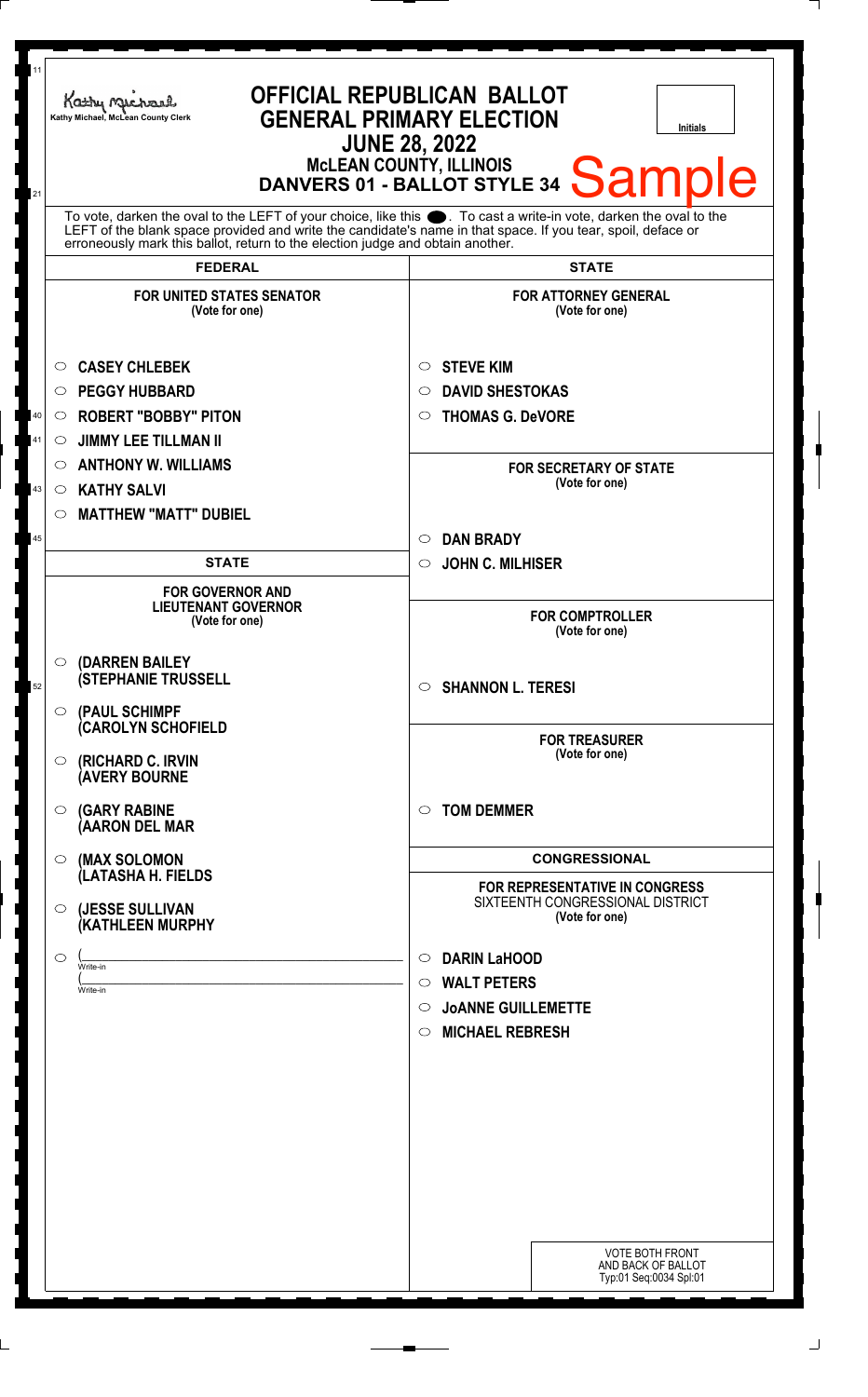|                                                                                                                | <b>OFFICIAL REPUBLICAN BALLOT - GENERAL PRIMARY ELECTION - JUNE 28, 2022</b>                                                        |
|----------------------------------------------------------------------------------------------------------------|-------------------------------------------------------------------------------------------------------------------------------------|
| <b>LEGISLATIVE</b>                                                                                             | <b>JUDICIAL</b>                                                                                                                     |
| <b>FOR STATE SENATOR</b><br>FORTY-SIXTH LEGISLATIVE DISTRICT<br>(Vote for one)                                 | FOR JUDGE OF THE CIRCUIT COURT<br>ELEVENTH JUDICIAL CIRCUIT<br>(To fill the vacancy of the Hon. Scott Drazewski)<br>(Vote for one)  |
| <b>DESI ANDERSON</b><br>$\circ$                                                                                | <b>CARLA BARNES</b><br>$\circ$                                                                                                      |
| <b>REPRESENTATIVE</b>                                                                                          |                                                                                                                                     |
| <b>FOR REPRESENTATIVE</b><br>IN THE GENERAL ASSEMBLY<br>NINETY-FIRST REPRESENTATIVE DISTRICT<br>(Vote for one) | FOR JUDGE OF THE CIRCUIT COURT<br>ELEVENTH JUDICIAL CIRCUIT<br>(To fill the vacancy of the Hon. Paul G. Lawrence)<br>(Vote for one) |
| <b>SCOTT PRESTON</b><br>$\circ$                                                                                | <b>DON KNAPP</b><br>$\circ$                                                                                                         |
| <b>JAMES S. FISHER</b><br>◯                                                                                    | <b>AMY McFARLAND</b><br>$\circ$                                                                                                     |
| <b>COUNTY</b>                                                                                                  | <b>PRECINCT</b>                                                                                                                     |
| <b>FOR COUNTY CLERK</b><br>(Vote for one)                                                                      | FOR PRECINCT COMMITTEEPERSON<br>DANVERS 01<br>(Vote for one)                                                                        |
| <b>KATHY MICHAEL</b><br>$\circ$                                                                                | <b>NO CANDIDATE</b>                                                                                                                 |
| <b>FOR COUNTY TREASURER</b><br>(Vote for one)                                                                  |                                                                                                                                     |
| <b>REBECCA C. McNEIL</b><br>$\circ$                                                                            |                                                                                                                                     |
| <b>FOR COUNTY SHERIFF</b><br>(Vote for one)                                                                    |                                                                                                                                     |
| <b>MATT LANE</b><br>$\bigcirc$                                                                                 |                                                                                                                                     |
| <b>REGIONAL OFFICE</b><br>OF EDUCATION                                                                         |                                                                                                                                     |
| FOR REGIONAL SUPERINTENDENT OF SCHOOLS<br>(DeWITT, LIVINGSTON, LOGAN AND McLEAN COUNTIES)<br>(Vote for one)    |                                                                                                                                     |
| <b>MARK E. JONTRY</b><br>$\bigcirc$                                                                            |                                                                                                                                     |
| <b>COUNTY BOARD</b>                                                                                            |                                                                                                                                     |
| <b>FOR COUNTY BOARD MEMBER</b><br><b>COUNTY BOARD DISTRICT 3</b><br>(Vote for not more than two)               |                                                                                                                                     |
| <b>GEORGE O. WENDT</b><br>$\circ$<br>○ LYNDSAY BLOOMFIELD                                                      |                                                                                                                                     |
|                                                                                                                | YOU HAVE NOW<br><b>COMPLETED VOTING</b>                                                                                             |
|                                                                                                                | <b>VOTE BOTH FRONT</b><br>AND BACK OF BALLOT<br>Typ:01 Seq:0034 Spl:01                                                              |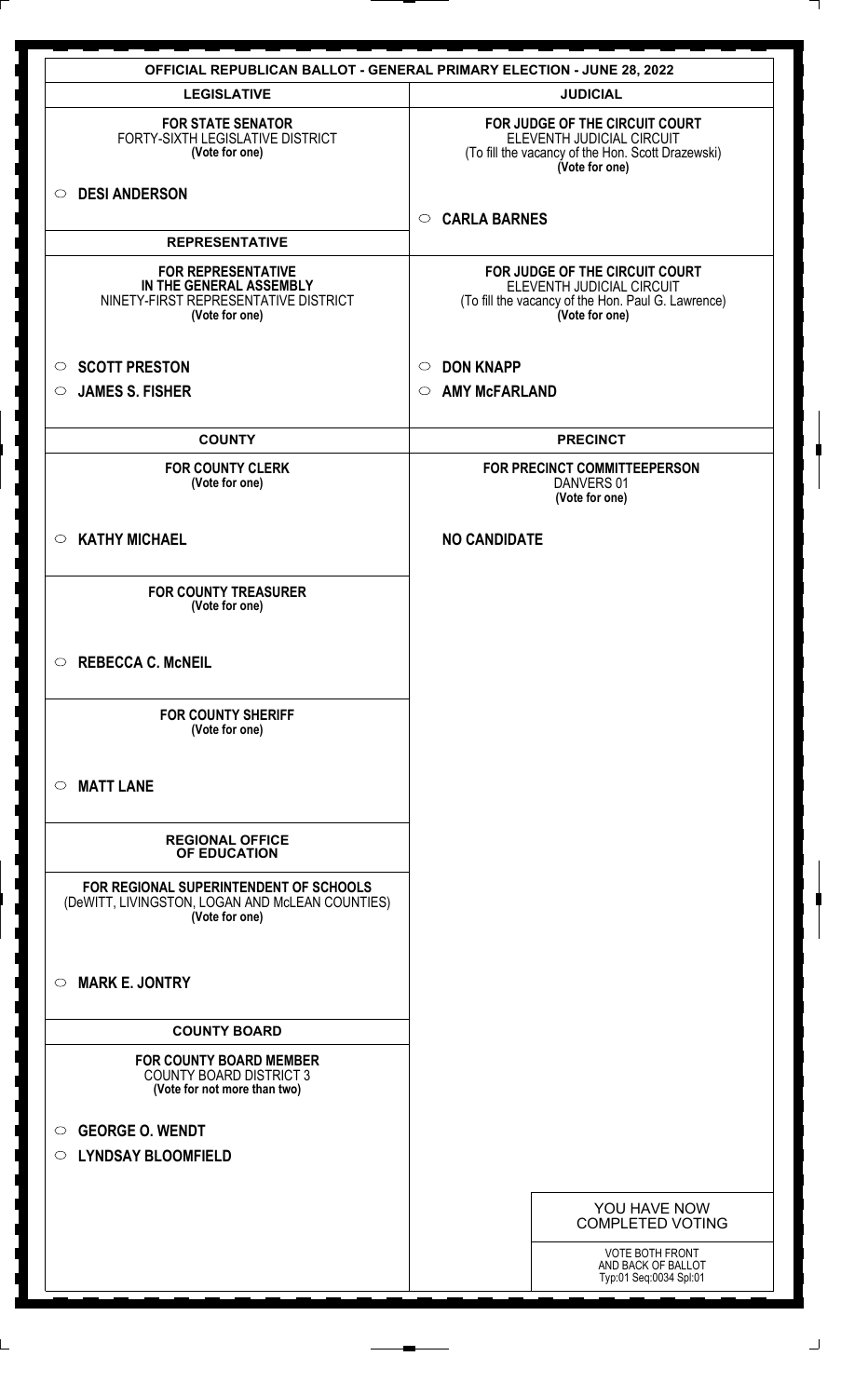| 11<br>21             | OFFICIAL REPUBLICAN BALLOT<br>Kathy Michael<br><b>GENERAL PRIMARY ELECTION</b><br>Kathy Michael, McLean County Clerk<br><b>Initials</b><br><b>JUNE 28, 2022</b><br>MCLEAN COUNTY, ILLINOIS<br>DANVERS 01 - BALLOT STYLE 35 Sample                                                                                                                                                                                                |                                                                                                                                                                                                                                                                                                                                                                                                                 |  |
|----------------------|----------------------------------------------------------------------------------------------------------------------------------------------------------------------------------------------------------------------------------------------------------------------------------------------------------------------------------------------------------------------------------------------------------------------------------|-----------------------------------------------------------------------------------------------------------------------------------------------------------------------------------------------------------------------------------------------------------------------------------------------------------------------------------------------------------------------------------------------------------------|--|
|                      | To vote, darken the oval to the LEFT of your choice, like this $\bullet$ . To cast a write-in vote, darken the oval to the LEFT of the blank space provided and write the candidate's name in that space. If you tear, spoil, deface<br>erroneously mark this ballot, return to the election judge and obtain another.                                                                                                           |                                                                                                                                                                                                                                                                                                                                                                                                                 |  |
|                      | <b>FEDERAL</b>                                                                                                                                                                                                                                                                                                                                                                                                                   | <b>STATE</b>                                                                                                                                                                                                                                                                                                                                                                                                    |  |
| 40<br>41<br>43<br>45 | <b>FOR UNITED STATES SENATOR</b><br>(Vote for one)<br><b>CASEY CHLEBEK</b><br>$\circ$<br><b>PEGGY HUBBARD</b><br>O<br><b>ROBERT "BOBBY" PITON</b><br>O<br><b>JIMMY LEE TILLMAN II</b><br>O<br><b>ANTHONY W. WILLIAMS</b><br>$\circ$<br><b>KATHY SALVI</b><br>$\circ$<br><b>MATTHEW "MATT" DUBIEL</b><br>$\circ$<br><b>STATE</b><br><b>FOR GOVERNOR AND</b>                                                                       | <b>FOR ATTORNEY GENERAL</b><br>(Vote for one)<br><b>STEVE KIM</b><br>$\circ$<br><b>DAVID SHESTOKAS</b><br>$\circ$<br><b>THOMAS G. DeVORE</b><br>$\circ$<br><b>FOR SECRETARY OF STATE</b><br>(Vote for one)<br><b>DAN BRADY</b><br>$\circ$<br><b>JOHN C. MILHISER</b><br>$\circ$                                                                                                                                 |  |
| 53                   | <b>LIEUTENANT GOVERNOR</b><br>(Vote for one)<br>(DARREN BAILEY<br>$\circ$<br><b>(STEPHANIE TRUSSELL</b><br>(PAUL SCHIMPF<br>$\circ$<br><b>(CAROLYN SCHOFIELD</b><br><b>(RICHARD C. IRVIN</b><br>$\circ$<br><b>(AVERY BOURNE</b><br><b>(GARY RABINE</b><br>$\circ$<br>(AARON DEL MAR<br>(MAX SOLOMON<br>$\circ$<br>(LATASHA H. FIELDS<br>(JESSE SULLIVAN<br>$\circ$<br><b>(KATHLEEN MURPHY</b><br>$\circ$<br>Write-in<br>Write-in | <b>FOR COMPTROLLER</b><br>(Vote for one)<br>$\circ$ SHANNON L. TERESI<br><b>FOR TREASURER</b><br>(Vote for one)<br><b>TOM DEMMER</b><br>$\circ$<br><b>CONGRESSIONAL</b><br>FOR REPRESENTATIVE IN CONGRESS<br>SIXTEENTH CONGRESSIONAL DISTRICT<br>(Vote for one)<br><b>DARIN LaHOOD</b><br>$\circ$<br><b>WALT PETERS</b><br>$\circ$<br><b>JOANNE GUILLEMETTE</b><br>$\circ$<br><b>MICHAEL REBRESH</b><br>$\circ$ |  |
|                      |                                                                                                                                                                                                                                                                                                                                                                                                                                  | <b>VOTE BOTH FRONT</b><br>AND BACK OF BALLOT<br>Typ:01 Seq:0035 Spl:01                                                                                                                                                                                                                                                                                                                                          |  |